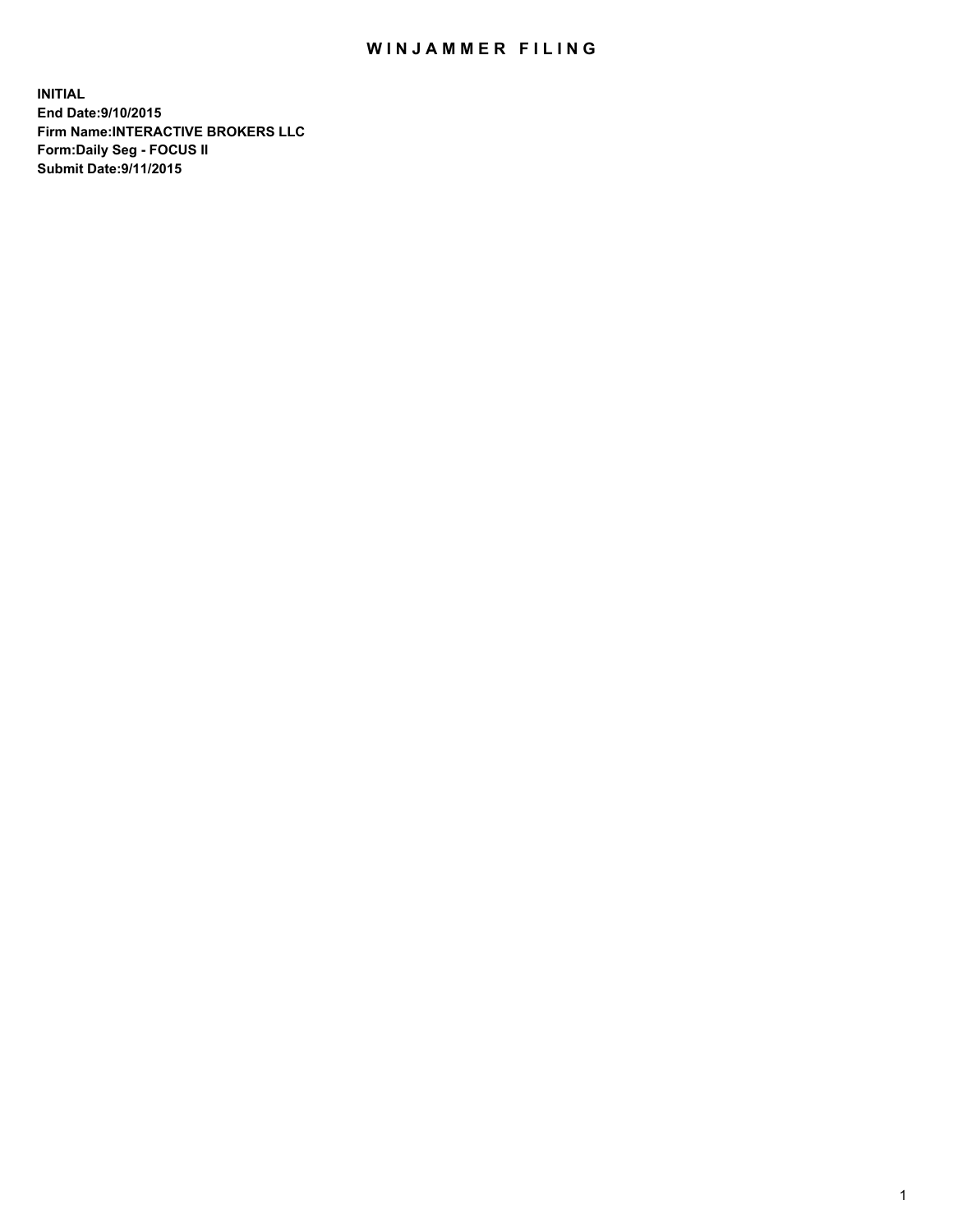## **INITIAL End Date:9/10/2015 Firm Name:INTERACTIVE BROKERS LLC Form:Daily Seg - FOCUS II Submit Date:9/11/2015 Daily Segregation - Cover Page**

| Name of Company<br><b>Contact Name</b><br><b>Contact Phone Number</b><br><b>Contact Email Address</b>                                                                                                                                                                                                                          | <b>INTERACTIVE BROKERS LLC</b><br><b>Michael Ellman</b><br>203-422-8926<br>mellman@interactivebrokers.co<br>$\mathbf{m}$ |
|--------------------------------------------------------------------------------------------------------------------------------------------------------------------------------------------------------------------------------------------------------------------------------------------------------------------------------|--------------------------------------------------------------------------------------------------------------------------|
| FCM's Customer Segregated Funds Residual Interest Target (choose one):<br>a. Minimum dollar amount: ; or<br>b. Minimum percentage of customer segregated funds required:% ; or<br>c. Dollar amount range between: and; or<br>d. Percentage range of customer segregated funds required between:% and%.                         | $\overline{\mathbf{0}}$<br>0<br>155,000,000 245,000,000<br>00                                                            |
| FCM's Customer Secured Amount Funds Residual Interest Target (choose one):<br>a. Minimum dollar amount: ; or<br>b. Minimum percentage of customer secured funds required:% ; or<br>c. Dollar amount range between: and; or<br>d. Percentage range of customer secured funds required between: % and %.                         | $\overline{\mathbf{0}}$<br>0<br>80,000,000 120,000,000<br>00                                                             |
| FCM's Cleared Swaps Customer Collateral Residual Interest Target (choose one):<br>a. Minimum dollar amount: ; or<br>b. Minimum percentage of cleared swaps customer collateral required:% ; or<br>c. Dollar amount range between: and; or<br>d. Percentage range of cleared swaps customer collateral required between:% and%. | $\overline{\mathbf{0}}$<br>$\overline{\mathbf{0}}$<br>0 <sub>0</sub><br>0 <sub>0</sub>                                   |

Attach supporting documents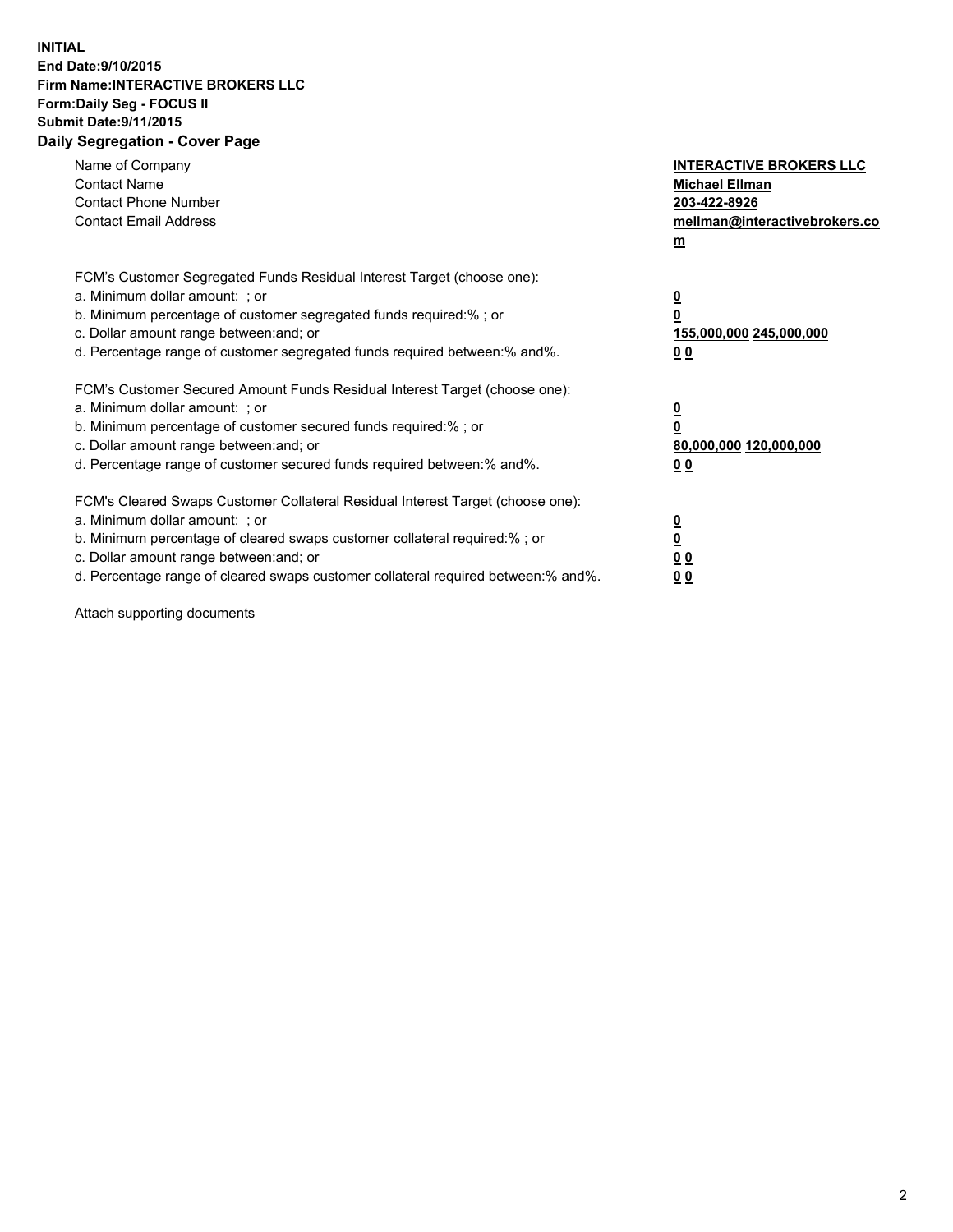## **INITIAL End Date:9/10/2015 Firm Name:INTERACTIVE BROKERS LLC Form:Daily Seg - FOCUS II Submit Date:9/11/2015 Daily Segregation - Secured Amounts**

|     | Daily Segregation - Secured Aniounts                                                                       |                                    |
|-----|------------------------------------------------------------------------------------------------------------|------------------------------------|
|     | Foreign Futures and Foreign Options Secured Amounts                                                        |                                    |
|     | Amount required to be set aside pursuant to law, rule or regulation of a foreign                           | $0$ [7305]                         |
|     | government or a rule of a self-regulatory organization authorized thereunder                               |                                    |
| 1.  | Net ledger balance - Foreign Futures and Foreign Option Trading - All Customers                            |                                    |
|     | A. Cash                                                                                                    | 363,890,760 [7315]                 |
|     | B. Securities (at market)                                                                                  | $0$ [7317]                         |
| 2.  | Net unrealized profit (loss) in open futures contracts traded on a foreign board of trade                  | -11,279,893 [7325]                 |
| 3.  | Exchange traded options                                                                                    |                                    |
|     | a. Market value of open option contracts purchased on a foreign board of trade                             | 62,100 [7335]                      |
|     | b. Market value of open contracts granted (sold) on a foreign board of trade                               | -140,421 [7337]                    |
| 4.  | Net equity (deficit) (add lines 1.2. and 3.)                                                               | 352,532,546 [7345]                 |
| 5.  | Account liquidating to a deficit and account with a debit balances - gross amount                          | 296,955 [7351]                     |
|     | Less: amount offset by customer owned securities                                                           | 0 [7352] 296,955 [7354]            |
| 6.  | Amount required to be set aside as the secured amount - Net Liquidating Equity                             | 352,829,501 [7355]                 |
|     | Method (add lines 4 and 5)                                                                                 |                                    |
| 7.  | Greater of amount required to be set aside pursuant to foreign jurisdiction (above) or line                | 352,829,501 [7360]                 |
|     | 6.                                                                                                         |                                    |
|     | FUNDS DEPOSITED IN SEPARATE REGULATION 30.7 ACCOUNTS                                                       |                                    |
| 1.  | Cash in banks                                                                                              |                                    |
|     | A. Banks located in the United States                                                                      | 11,500,149 [7500]                  |
|     | B. Other banks qualified under Regulation 30.7                                                             | 0 [7520] 11,500,149 [7530]         |
| 2.  | Securities                                                                                                 |                                    |
|     | A. In safekeeping with banks located in the United States                                                  | 358,158,838 [7540]                 |
|     | B. In safekeeping with other banks qualified under Regulation 30.7                                         | 0 [7560] 358,158,838 [7570]        |
| 3.  | Equities with registered futures commission merchants                                                      |                                    |
|     | A. Cash                                                                                                    | $0$ [7580]                         |
|     | <b>B.</b> Securities                                                                                       | $0$ [7590]                         |
|     | C. Unrealized gain (loss) on open futures contracts                                                        | $0$ [7600]                         |
|     | D. Value of long option contracts                                                                          | $0$ [7610]                         |
|     | E. Value of short option contracts                                                                         | 0 [7615] 0 [7620]                  |
| 4.  | Amounts held by clearing organizations of foreign boards of trade                                          |                                    |
|     | A. Cash                                                                                                    | $0$ [7640]                         |
|     | <b>B.</b> Securities                                                                                       | $0$ [7650]                         |
|     | C. Amount due to (from) clearing organization - daily variation                                            | $0$ [7660]                         |
|     | D. Value of long option contracts                                                                          | $0$ [7670]                         |
|     | E. Value of short option contracts                                                                         | 0 [7675] 0 [7680]                  |
| 5.  | Amounts held by members of foreign boards of trade                                                         |                                    |
|     | A. Cash                                                                                                    | 104,883,236 [7700]                 |
|     | <b>B.</b> Securities                                                                                       | $0$ [7710]                         |
|     | C. Unrealized gain (loss) on open futures contracts                                                        | -308,756 [7720]                    |
|     | D. Value of long option contracts                                                                          | 62,110 [7730]                      |
|     | E. Value of short option contracts                                                                         | -140,424 [7735] 104,496,166 [7740] |
| 6.  | Amounts with other depositories designated by a foreign board of trade                                     | 0 [7760]                           |
| 7.  | Segregated funds on hand                                                                                   | $0$ [7765]                         |
| 8.  | Total funds in separate section 30.7 accounts                                                              |                                    |
| 9.  |                                                                                                            | 474,155,153 [7770]                 |
|     | Excess (deficiency) Set Aside for Secured Amount (subtract line 7 Secured Statement<br>Page 1 from Line 8) | 121,325,652 [7380]                 |
| 10. | Management Target Amount for Excess funds in separate section 30.7 accounts                                | 80,000,000 [7780]                  |
| 11. | Excess (deficiency) funds in separate 30.7 accounts over (under) Management Target                         |                                    |
|     |                                                                                                            | 41,325,652 [7785]                  |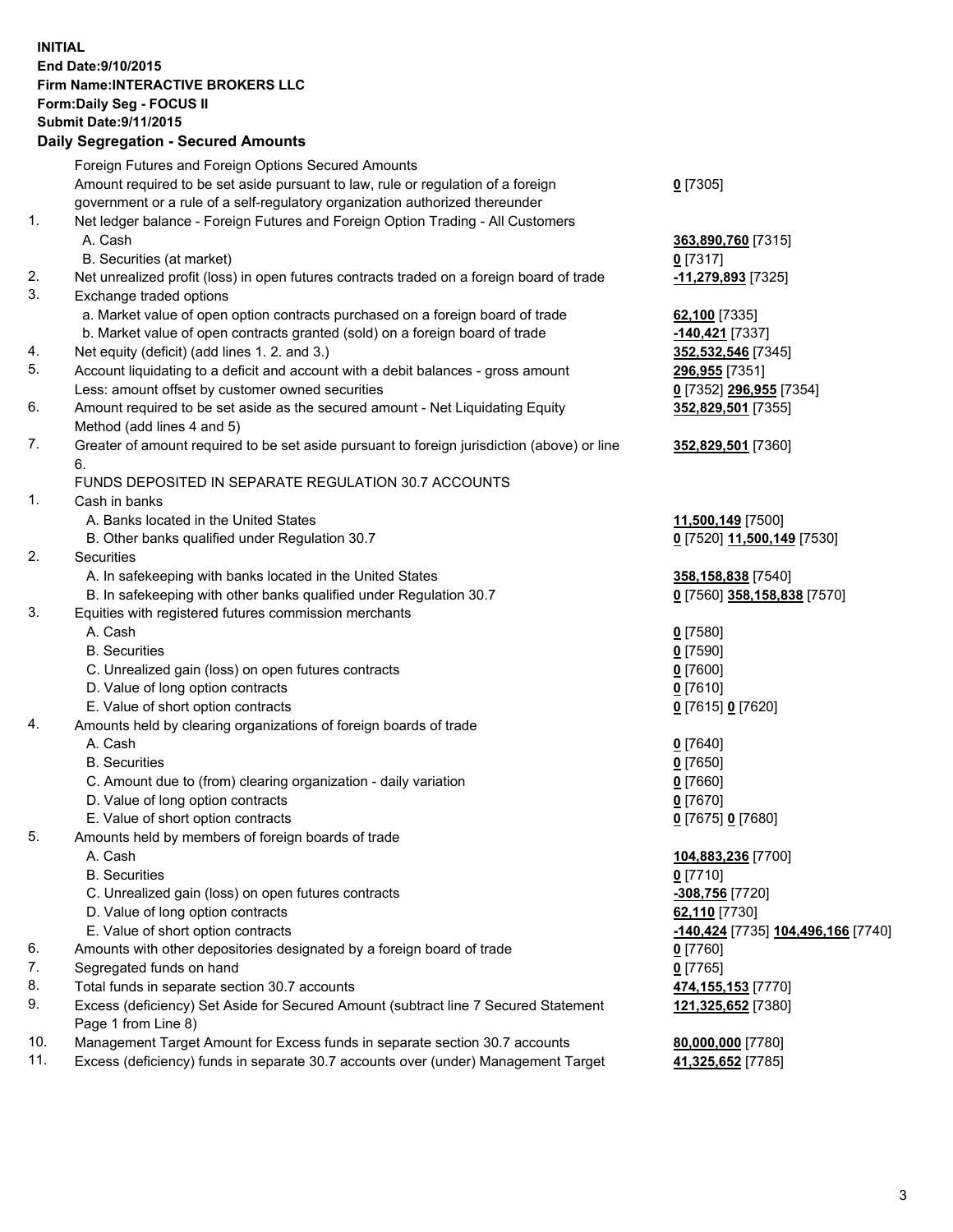**INITIAL End Date:9/10/2015 Firm Name:INTERACTIVE BROKERS LLC Form:Daily Seg - FOCUS II Submit Date:9/11/2015 Daily Segregation - Segregation Statement** SEGREGATION REQUIREMENTS(Section 4d(2) of the CEAct) 1. Net ledger balance A. Cash **2,692,622,260** [7010] B. Securities (at market) **0** [7020] 2. Net unrealized profit (loss) in open futures contracts traded on a contract market **-76,542,055** [7030] 3. Exchange traded options A. Add market value of open option contracts purchased on a contract market **103,477,675** [7032] B. Deduct market value of open option contracts granted (sold) on a contract market **-182,033,275** [7033] 4. Net equity (deficit) (add lines 1, 2 and 3) **2,537,524,605** [7040] 5. Accounts liquidating to a deficit and accounts with debit balances - gross amount **1,245,708** [7045] Less: amount offset by customer securities **0** [7047] **1,245,708** [7050] 6. Amount required to be segregated (add lines 4 and 5) **2,538,770,313** [7060] FUNDS IN SEGREGATED ACCOUNTS 7. Deposited in segregated funds bank accounts A. Cash **377,731,204** [7070] B. Securities representing investments of customers' funds (at market) **1,409,490,182** [7080] C. Securities held for particular customers or option customers in lieu of cash (at market) **0** [7090] 8. Margins on deposit with derivatives clearing organizations of contract markets A. Cash **17,778,897** [7100] B. Securities representing investments of customers' funds (at market) **1,038,258,960** [7110] C. Securities held for particular customers or option customers in lieu of cash (at market) **0** [7120] 9. Net settlement from (to) derivatives clearing organizations of contract markets **-4,699,081** [7130] 10. Exchange traded options A. Value of open long option contracts **103,416,113** [7132] B. Value of open short option contracts **-181,971,751** [7133] 11. Net equities with other FCMs A. Net liquidating equity **0** [7140] B. Securities representing investments of customers' funds (at market) **0** [7160] C. Securities held for particular customers or option customers in lieu of cash (at market) **0** [7170] 12. Segregated funds on hand **0** [7150] 13. Total amount in segregation (add lines 7 through 12) **2,760,004,524** [7180] 14. Excess (deficiency) funds in segregation (subtract line 6 from line 13) **221,234,211** [7190] 15. Management Target Amount for Excess funds in segregation **155,000,000** [7194] **66,234,211** [7198]

16. Excess (deficiency) funds in segregation over (under) Management Target Amount Excess